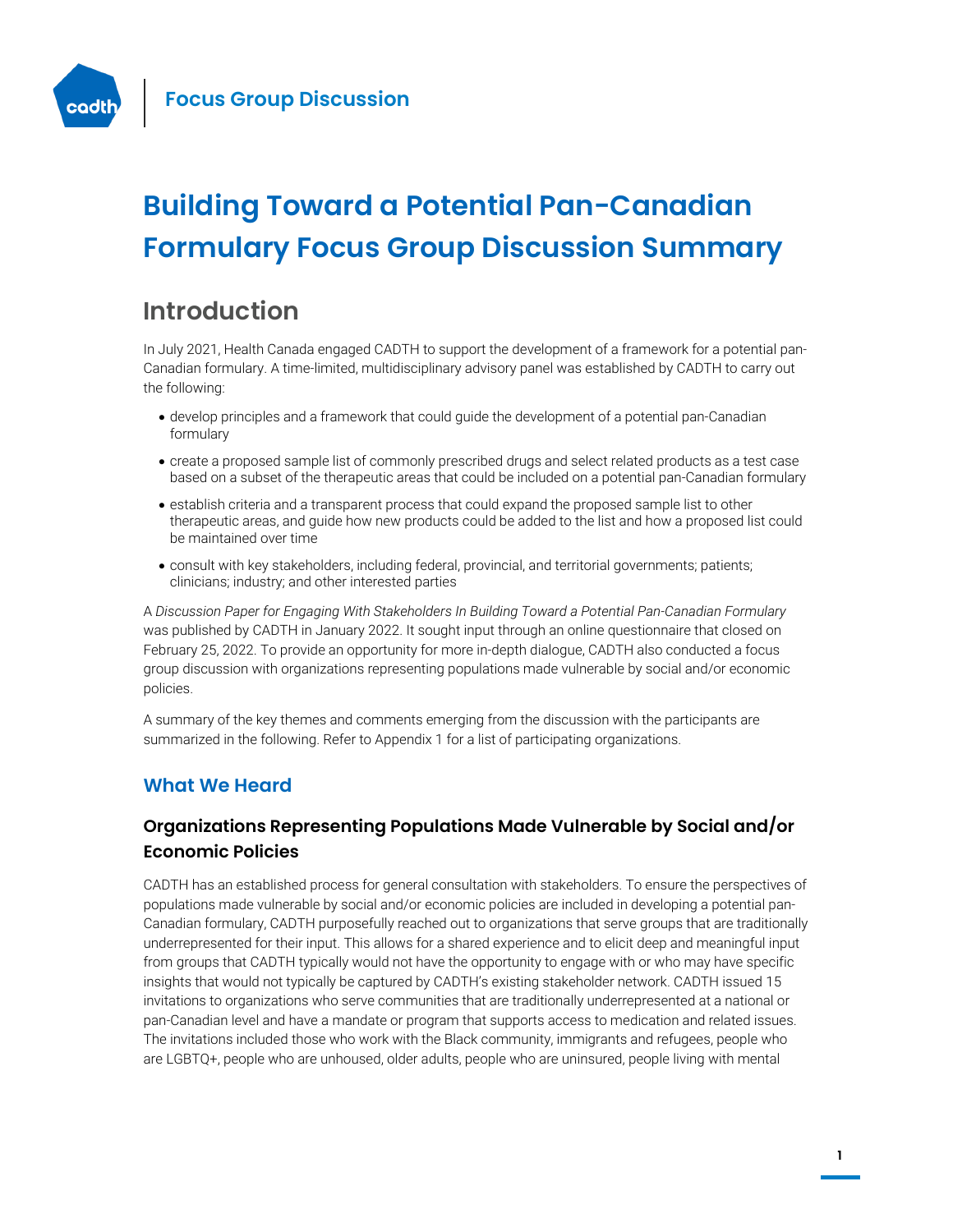

health issues and addictions, and people living with disabilities. Only 6 participating organizations accepted the invitation (please refer to Appendix 1).

Discussions with the participants centred on soliciting feedback on 4 major areas: guiding principles, approach for selecting drugs for such a formulary, considerations for related products to be included in the same list as drug products, and additional or novel perspectives to undertake this work differently. The key comments for each area are summarized in the following.

### Guiding Principles

The panel recommended 6 guiding principles and accompanying definitions that would shape the overall system for a potential pan-Canadian formulary. These are meant to be important commitments that the health system would live up to if a pan-Canadian drug list were to go forward. They are also principles the panel is using for its own decisions and recommendations to develop the proposed sample list of products. The principles are not ranked in order of importance. They also are not stand-alone principles; they influence, balance, support, and, in some cases, build on each other.

For each, the panel has identified related content values (to guide decisions such as which drugs to include in a formulary) and process values (to guide how systems should function and decisions should be made). The participants commented on the following questions with respect to the principles and values.

- How would you define each principle?
- What values should underpin each one?
- Is the language appropriate?

Overall, the participants agreed with the proposed principles as presented but suggested that select definitions be clarified and/or that uncertain terms be removed to better support the intent of the proposed principles.

- Universal and integrated: All people in Canada should have access to the prescription drugs they need regardless of their diversity characteristics (which include, but are not limited to, socioeconomic status, age, sex, gender, genetic characteristics, disability, geography, and membership in a cultural group).
	- o "All people in Canada" clarify that migration status or citizenship status does not impact access.
	- o "Access to drugs" distinguish the provision of drugs to treat health conditions versus a supply of products or those for substance use circumstances to eliminate ambiguity for access, which could open the floodgates.

"People who will believe that they should have access to those substances [for abuse] and if you're just saying that it should be for their needs, regardless of other characteristics, you may be opening certain floodgates there that I don't know if you want to necessarily…"

- o *Disability* versus *chronic health conditions* patients may not identify having an illness as being the same as having a disability (e.g., individuals with cardiovascular conditions, diabetes, or mental illness may not perceive themselves as people with a disability but as someone living with a chronic condition).
- o Rural and remote should be expressly called out.
- o Safe access to treatment is an integral component of this principle.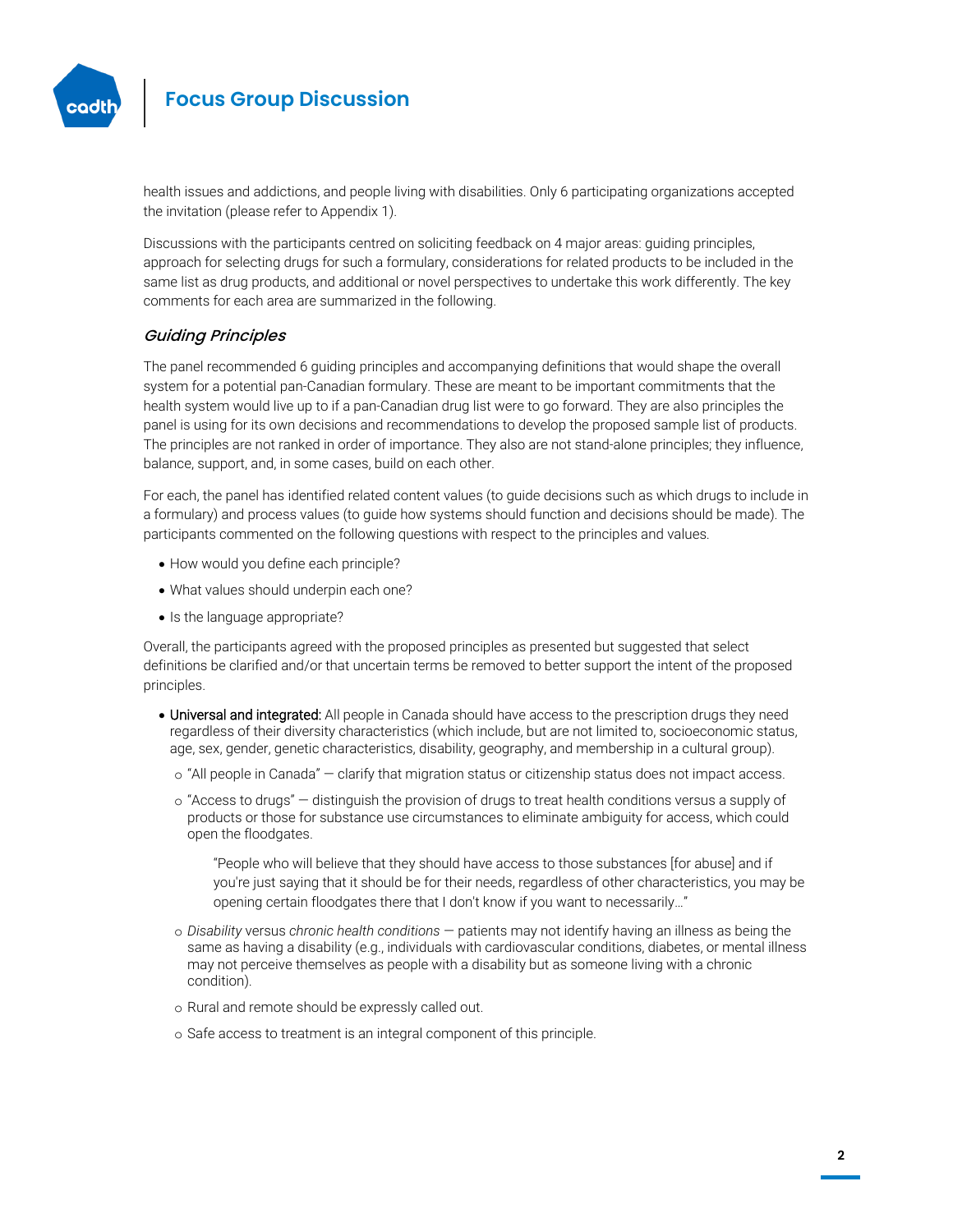

- o Suggest aligning the diversity characteristics with the grounds outlined under the *Canadian Human Rights Act* to protect against harassment or discrimination. The prohibited grounds of discrimination are race, national or ethnic origin, colour, religion, age, sex, sexual orientation, gender identity or expression, marital status, family status, genetic characteristics, disability and conviction for an offence for which a pardon has been granted or in respect of which a record suspension has been ordered (refer to the [Justice Laws Website](https://laws-lois.justice.gc.ca/eng/acts/h-6/) for more information).
- Effective and high quality: A potential pan-Canadian formulary should strive to provide access to Canadians to meet the highest standard of health and patient experience. Choices should be based on an evaluation of the options and viewed in the context of benefit to patients and to the Canadian population as a whole. A potential pan-Canadian formulary should be monitored so that it can be continuously improved.
	- o Decisions must be evidence-based.
	- $\circ$  Differentiating medications versus therapeutic medications is also important (e.g., harm reduction and safe supply).
	- o Process should be responsive to emerging scientific evidence to ensure a progressive formulary is developed and maintained.
	- o Process must be independent and transparent, without political interference.
		- "… an opportunity to really drive progress…absence from changing political winds that may cause real harm in people's lives should drugs come on and off the formulary."
- Sustainable: The people of Canada should benefit from a formulary management system that maintains its own viability and supports long-term development and vision.
	- o Participants felt that the process and results should be agnostic from politics.
- **Efficient and timely:** The process should minimize duplication of steps and ensure that access to prescription drugs on the potential pan-Canadian formulary is provided in a seamless manner to ensure the right drug gets to the right patient at the right time.
	- o Clarity on "right drug" and who gets to decide (e.g., patient in consultation with the prescriber)
	- o Timeliness is paramount, especially for certain conditions where risk of significant morbidity or mortality associated with delayed access is a particular concern (e.g., oncology, addiction)
	- o Prioritization of critical drugs for evaluation may improve timeliness of access. (e.g., opioid agonist therapy for treatment of opioid addictions)
- Inclusive, transparent, and fair process: A potential pan-Canadian formulary should be developed and managed in collaboration with stakeholders, such as patients; people with lived and living experience, including caregivers; health care providers; health organizations; governments; industry; and patient and other advocacy organizations.
	- o Clear, transparent, and accountable process is critical.
	- o Availability of or access to resources (e.g., human, technology) varies significantly across different patient and stakeholder groups and impacts ability and capacity to participate in collaborative or consultation processes fully or equitably. Meaningful engagement could mean investing in resources that allow select groups the ability to participate to ensure inclusive, transparent, and fair process.
	- o Decision-makers should be proactive in reaching out to all stakeholders and implement mechanisms that facilitate true engagement, particularly groups or populations that may be made vulnerable due to socioeconomic status or policies, or stigma that surrounds certain health conditions (e.g., mental illness).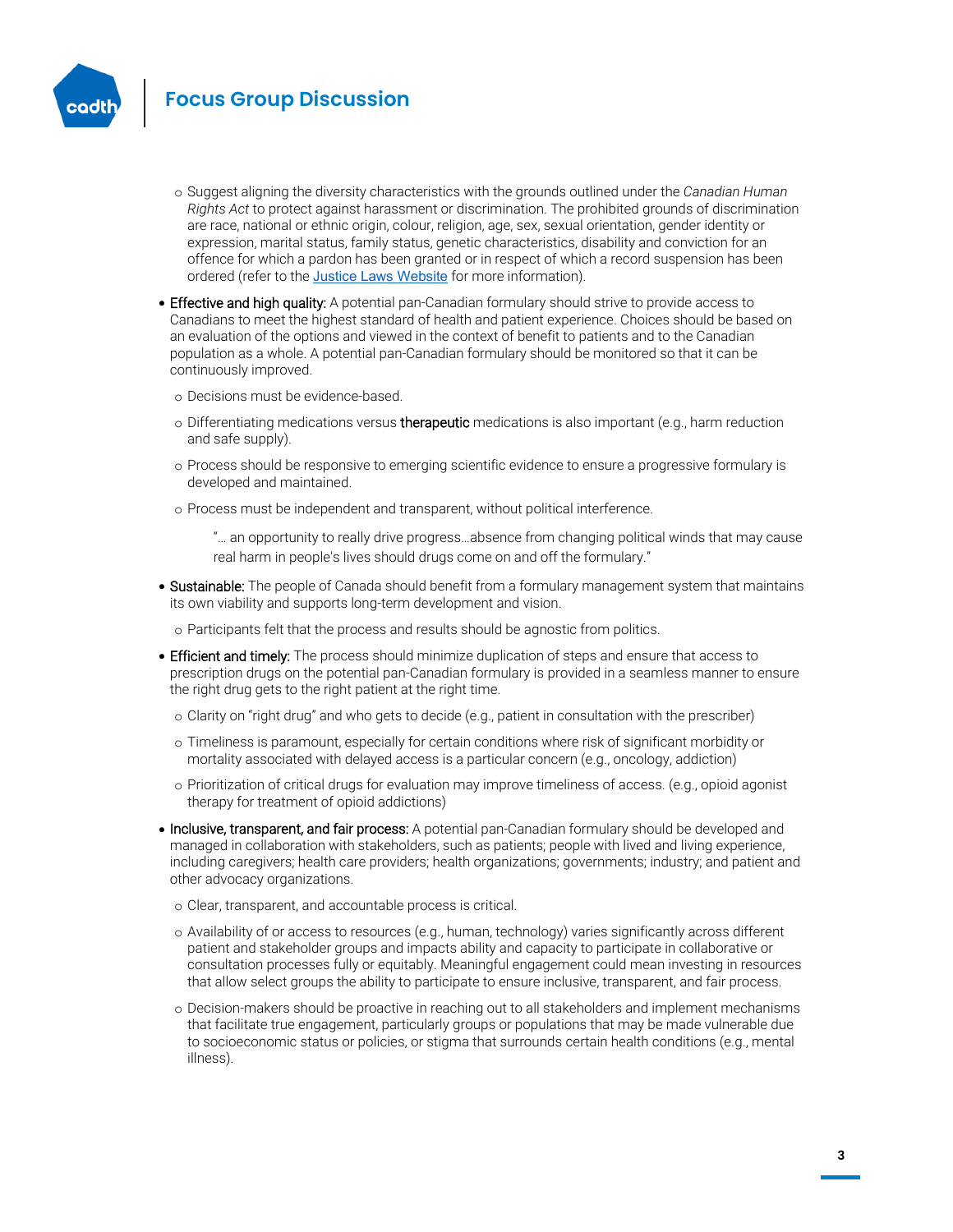

- **Equitable:** Equity recognizes that individuals have different circumstances that require variable allocation of resources to provide opportunities to achieve equal outcomes. Policies and processes for a potential pan-Canadian formulary should close gaps in access to prescription drugs, especially when the gaps arise from unintended consequences of policies that may create variation in access.
	- $\circ$  Recognition of barriers to equity  $-$  to achieve equal outcomes, this should be done from multiple lenses.
	- o Equity in outcomes requires ongoing evaluation and monitoring to ensure the benefits seen in clinical trials are achieved in a real-world setting. There is a need for a robust and transparent mechanism to ensure equal outcomes are achieved.
	- o Individuals with certain impairments (e.g., vision, hearing) or those living in rural and remote communities encounter additional barriers to access. Equitable needs to mean equal across the country no matter where a person lives (rural, remote, urban) or if one is moving from one jurisdiction to another.

#### Selecting Drugs for a Potential Pan-Canadian Formulary

The panel proposes a 3-stage process to develop a potential pan-Canadian formulary.

Stage 1 involves creating a sample list of drugs and related products. This stage is meant to be a starting point to test the process as proof of concept.

Stage 2 involves scaling the process so that the sample list could be expanded to include products in other therapeutic areas.

Stage 3 involves the process of adding new drugs and related products that enter the Canadian market; that is, how they could be evaluated and considered for listing.

The panel recognizes there are multiple approaches that could be taken to create a list of commonly prescribed drugs and has identified numerous criteria to support this step. The participants discussed the criteria or considerations that should be taken into account when initially adding a drug to this list or on a goforward basis.

There was general agreement that the proposed criteria outlined in the discussion paper are appropriate. Comments provided identified themes of ensuring true inclusivity and equity and encouraging pragmatic considerations to support adoption while safeguarding accountability and integrity of the overall process. The participants provided some in-depth thoughts on the following specific criteria:

#### Societal Preferences

- Due to diverse perspectives, *societal preferences* require a clear definition, as well as clarity around decision-making responsibilities. Stigma is associated with various illnesses, and there is concern that perception due to stigma may negatively influence societal preferences, potentially further jeopardizing those who are already made vulnerable by social and/or economic policies.
- National priorities and political landscape often impact societal preferences and decisions.
	- o "To what extent are we aligning future work around this with national priorities that can change again with political wins and put certain population groups at greater risk."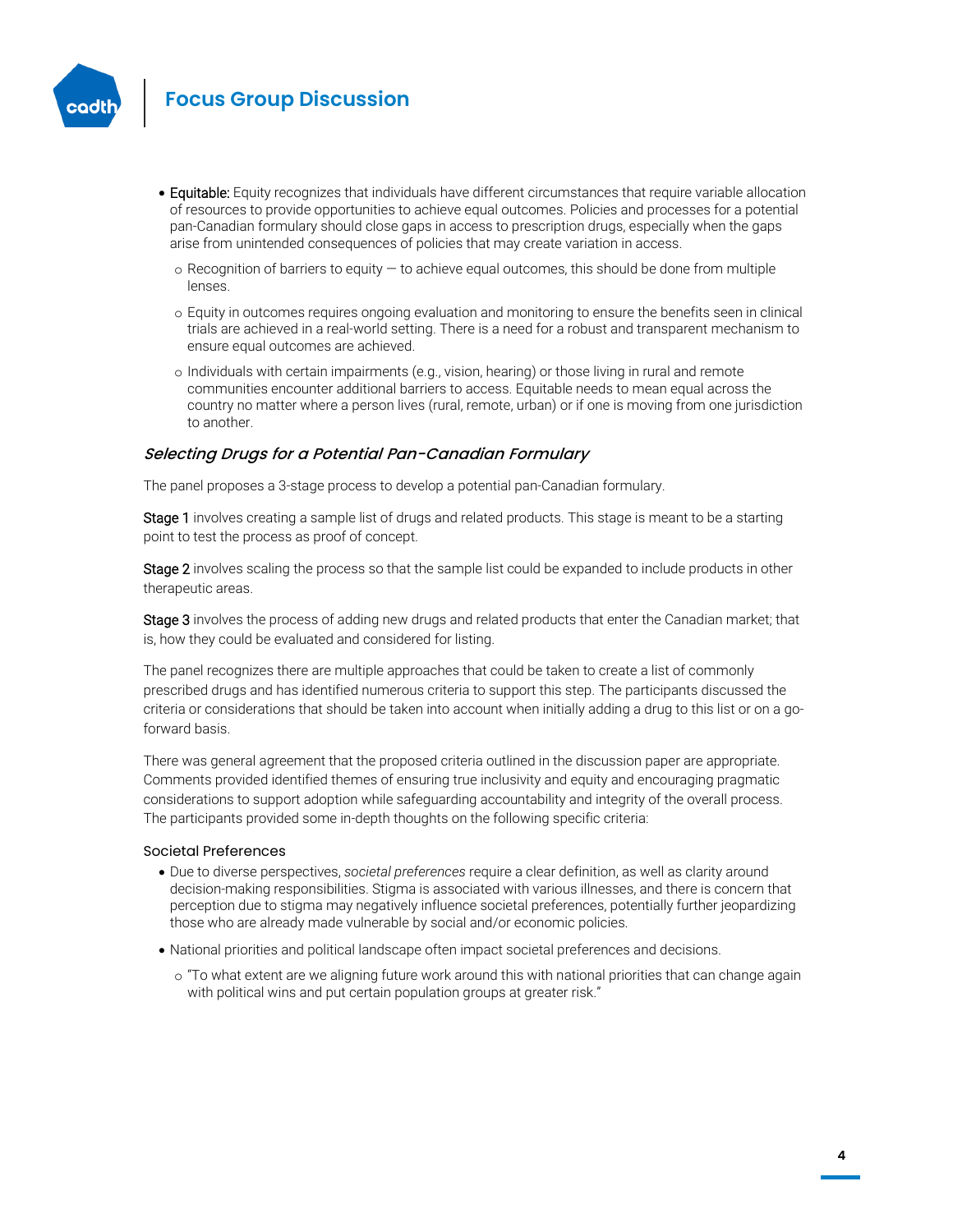

#### Clinical Benefit

- Clinical trial data used in formulary evaluation often do not reflect real-world population and use (e.g., comorbidities, age).
	- o Post-market outcomes monitoring needs to be considered.

#### Feasibility of Adoption

- Practical considerations are important (e.g., once daily administration versus multiple daily dosing could impact real outcomes, particularly for some populations, such as those who are unhoused)
- Treatment and adherence may require wrap-around support and services to optimize clinical benefits. Feasibility should also take individual needs into consideration; as an example, a person living with visual impairment cannot draw their own medication to self-administer.
	- o "…without the supports or services, patients will forgo drug treatment."

#### Additional Considerations

- Clear accountability for processes and decisions is needed. Mechanisms to safeguard against government over-reach and other conflicts of interest measures should be put in place to ensure accountability and support adherence to the proposed principles.
- A broader perspective that takes into consideration costs and affordability, as well as coordination beyond the immediate (traditional) health care system (e.g., criminal justice system), is needed to achieve universal and equitable access.
- Reconciliation of the patchwork of separate federal, provincial, and territorial formularies and their respective priorities is necessary to address silos.

#### Related Products for a Potential Pan-Canadian Formulary

Similar to the exercise for selecting drugs for a potential pan-Canadian formulary, the participants were asked to advise on an appropriate approach to selecting related products for inclusion. This includes factors such as criteria to determine how related products are put on a formulary (e.g., devices that assist with the administration of and/or are necessary for optimal drug use), and opportunity to streamline the process, including the potential for a single point of entry to facilitate patient access to drugs and related products. It is acknowledged that new or emerging technologies could be numerous and costly, which could impact the sustainability of a potential pan-Canadian formulary.

The participants felt that the proposed criteria for selecting drugs are generally applicable to related products selection. Devices or related products and services that help to optimize clinical outcomes or safe use should be included in a potential pan-Canadian formulary for universal access. Patients should not be disadvantaged due to affordability.

- Related products for inclusion should be rooted in equity and affordability.
- Related products are those that also offer safe use or make it easier for individuals to take the drug.
- Lack of access to wrap-around products and services (e.g., additional health care offerings, such as wearable devices to monitor a patient's progress) may compromise outcomes.
- The process for access must be streamlined.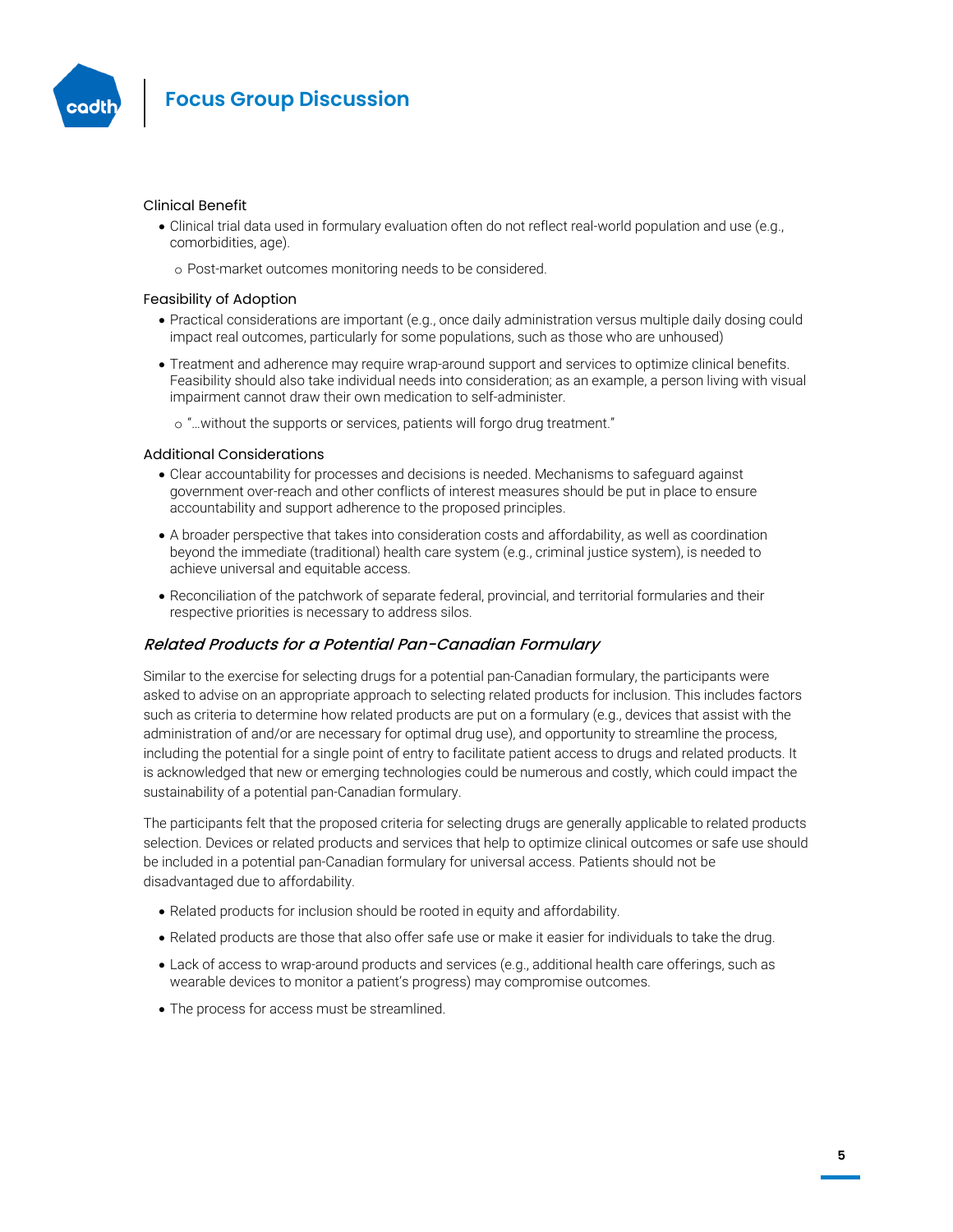

### Thinking About Things Differently

The panel has discussed other ways to work through its mandate, how to think about a potential formulary (and related products), and how it might work. As it is recognized that this is a very traditional approach to developing policy, the participants were asked to provide suggestions on possible alternatives or additional considerations to doing things differently  $-$  both now and on an ongoing basis if a pan-Canadian formulary could be implemented in the future.

The participants suggested improving the current process for drug approval and formulary access to increase accountability, impartiality, and adaptability. They noted that a holistic perspective to health should be taken, including enhancing or leveraging preventive and allied health measures.

- Create a process that is iterative, flexible, and adaptable to an evolving environment to ensure both the process and resultant formulary continue to meet the needs of patients.
- Place more emphasis on preventive health measures and allied health and adjunct therapies, as many do not conform to standard drug definitions.
- Update the drug approval process to be less dependent on pharmaceutical industry submissions.
- Establish transparent and accountable relationships between consumer, patient groups, clinicians, and the pharmaceutical industry to remove potential bias. Because the pharmaceutical industry is largely responsible for driving the drug approval process in Canada, there is a need to establish mechanisms to mitigate such conflicts. This may include full disclosure of individuals or groups who receive funding or other benefits from pharmaceutical companies.
- Involve and find ways to facilitate participation of individuals with lived or living experiences, especially populations made vulnerable by social and/or economic policies, in these important discussions.

### **Acknowledgement**

CADTH would like to thank all participants in this focus group for their time and contributions.